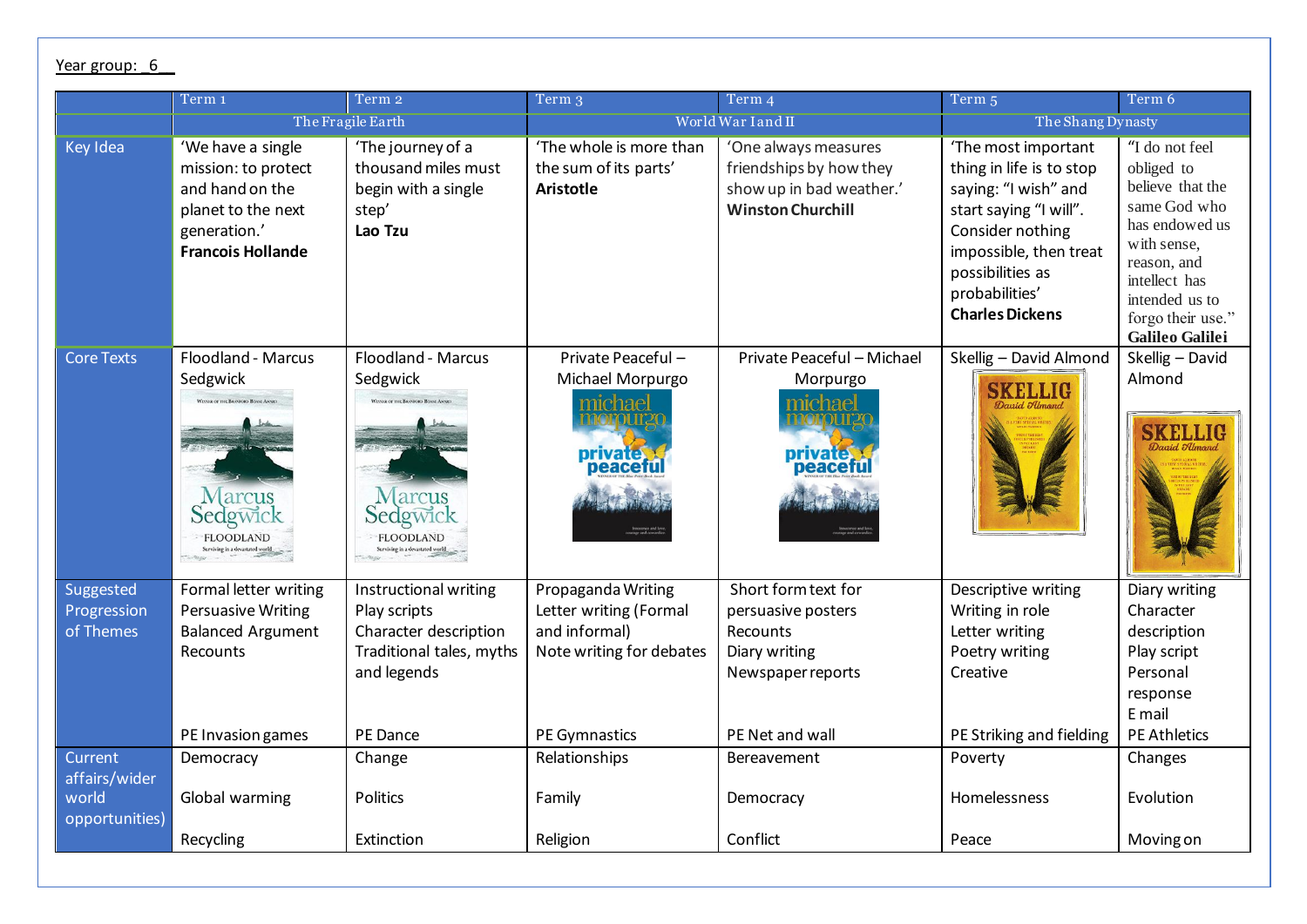| Cross-<br>Curricular<br>Links | Geography:<br>Physical geography of<br>Earthquakes,<br>volcanoes, tsunamis,<br>flooding, forest/bush<br>fires           | History:<br>Leisure and tourism<br>Historical natural<br>disasters and their<br>impact on life today.         | <b>History:</b><br>World War I and II                                                                                                    | History:<br>World War I and II                                                                                                           | Geography:<br>China, world<br>geography                                                                                            | History:<br>The Shang<br>Dynasty<br>Geography:<br>Change of land                                               |
|-------------------------------|-------------------------------------------------------------------------------------------------------------------------|---------------------------------------------------------------------------------------------------------------|------------------------------------------------------------------------------------------------------------------------------------------|------------------------------------------------------------------------------------------------------------------------------------------|------------------------------------------------------------------------------------------------------------------------------------|----------------------------------------------------------------------------------------------------------------|
|                               | <b>Structure of the Earth</b><br>How these change the<br>physical appearance<br>of the Earth following<br>the disasters |                                                                                                               |                                                                                                                                          |                                                                                                                                          |                                                                                                                                    | use over time.<br>Impacts of<br>tourism on our<br>town.<br>Map work                                            |
|                               | Impact on local<br>communities                                                                                          |                                                                                                               |                                                                                                                                          |                                                                                                                                          |                                                                                                                                    |                                                                                                                |
|                               | Science:<br>Diet and Lifestyle                                                                                          | Science:<br>Evolution and<br>Inheritance<br><b>Humans and animals</b><br>over time                            | Science:<br>Sustainability                                                                                                               | Science:<br>Light<br>Light                                                                                                               | Science:<br>Electricity                                                                                                            | <b>Science: History</b><br>of Science                                                                          |
|                               | English:<br>Letter writing<br>Writing in role<br>Poetry                                                                 | English:<br>Persuasive speeches<br>Free writing<br>opportunities<br>Cross curricular writing<br>opportunities | English:<br>Letter writing (Formal<br>and informal)<br>Note writing for debates<br>Short form text for<br>persuasive posters<br>Recounts | English:<br>Letter writing (Formal and<br>informal)<br>Note writing for debates<br>Short form text for<br>persuasive posters<br>Recounts | English:<br>Descriptive writing<br>Letter writing<br>Poetry writing<br>Diary writing<br>Play script<br>Personal response<br>E mail | English:<br>Descriptive<br>writing<br>Writing in role<br>Creative<br>Diary writing<br>Character<br>description |
|                               | Maths:<br>Place Value<br>Addition<br>Subtraction<br>Multiplication<br>Division                                          | Maths:<br>Fractions<br>Geometry, position<br>and direction                                                    | Maths:<br>Decimals<br>Percentages<br>Algebra                                                                                             | Maths:<br>Measurement - converting<br>units, perimeter, area and<br>volume<br>Ratio                                                      | Maths:<br>Geometry - Properties<br>of shapes<br>Problem solving<br><b>Statistics</b>                                               | Maths:<br><b>Statistics</b><br>Investigations<br>Consolidation                                                 |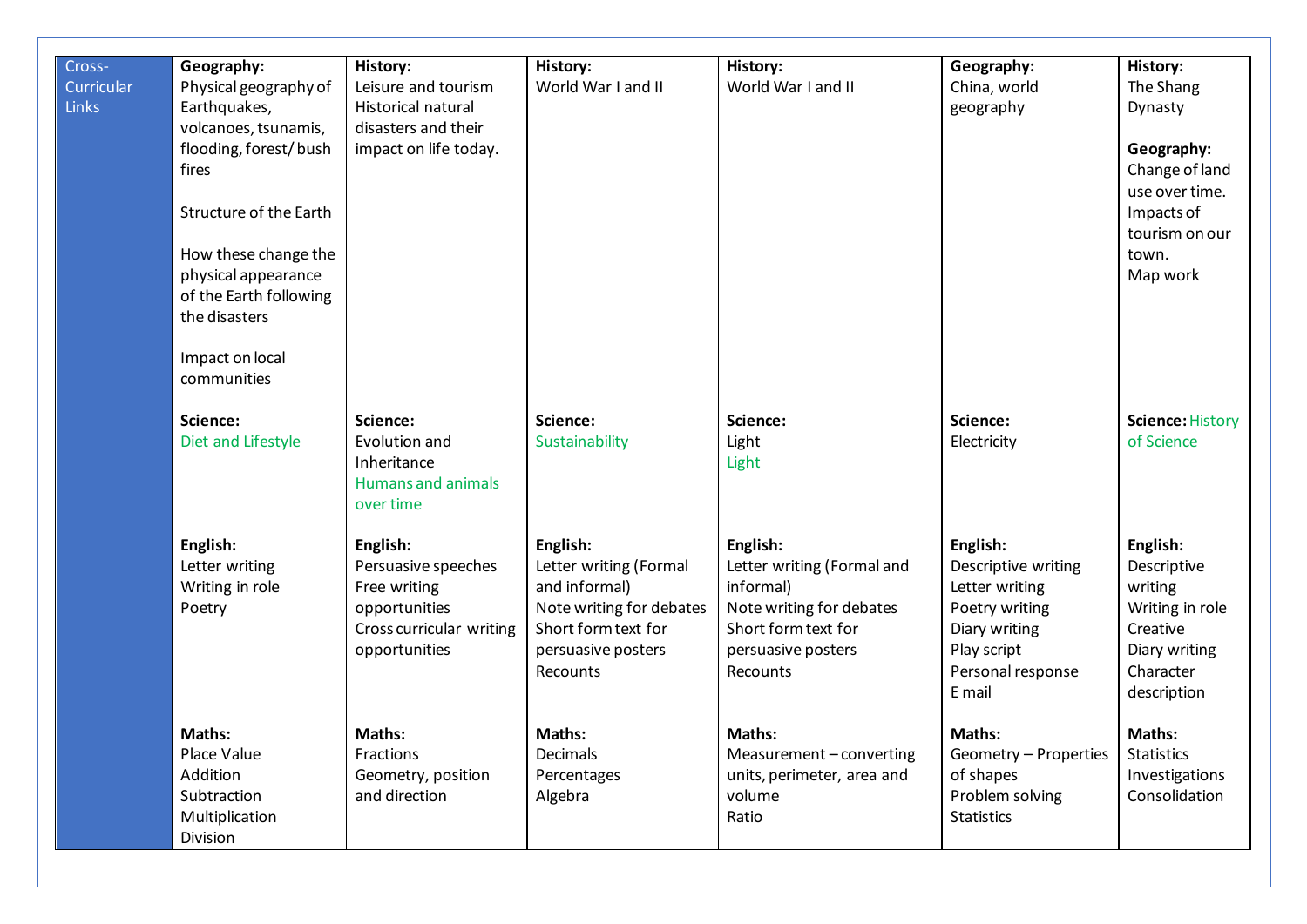|                          | Art:<br><b>Drawing</b>                                                                                                                    | Art:<br><b>Printing</b><br>Intaglio (copper etching)<br>Wood engravings<br>The children might<br>want to look at the<br>work of illustrator and<br>wood engraver John<br>Lawrence to broaden<br>their experiences. | DT:<br><b>Collage/Sewing</b><br><b>Bayeux Tapestry</b>                                | DT:<br><b>Making Anderson Shelters</b>                                                              | <b>Art: Colour</b>                                                                                                     | DT:<br>-mechanisms                                                        |
|--------------------------|-------------------------------------------------------------------------------------------------------------------------------------------|--------------------------------------------------------------------------------------------------------------------------------------------------------------------------------------------------------------------|---------------------------------------------------------------------------------------|-----------------------------------------------------------------------------------------------------|------------------------------------------------------------------------------------------------------------------------|---------------------------------------------------------------------------|
|                          | <b>R.E:</b><br><b>CREATION</b><br>Creation and science:<br>conflicting or<br>complementary?<br>in the wider context<br>of 'Big Questions' | R.E:<br><b>GOSPEL</b><br>What would Jesus do?<br><b>CHRISTMAS</b><br>theme<br>2 lessons                                                                                                                            | R.E:<br>Islam<br>What does it mean to be<br>a Muslim in Britain<br>today?<br>(Part 2) | <b>R.E:</b><br><b>SALVATION</b><br>What difference does the<br>resurrection make for<br>Christians? | <b>R.E:</b><br>Is it better to express<br>your beliefs in arts and<br>architecture or in<br>charity and<br>generosity? | R.E:<br><b>KINGDOM OF</b><br><b>GOD</b><br>What kind of<br>king is Jesus? |
|                          | <b>PSHE:</b><br>Bravery and risk<br>taking, bereavement,<br>friendship, bullying<br>and empathy.                                          | <b>PSHE:</b><br>Bereavement,<br>friendship, bullying and<br>empathy.                                                                                                                                               | <b>PSHE:</b><br>Young carers<br>Democracy<br>Conflict                                 | <b>PSHE:</b><br>Young carers<br>Democracy<br>Conflict                                               | <b>PSHE:</b><br>How can we improve<br>the world?                                                                       | <b>PSHE:</b><br>Moving on<br>SRE refresher                                |
|                          | Computing:<br><b>Typing skills</b><br>Microsoft Word<br>Excel                                                                             | Computing:<br>Presentational work<br>leading to class<br>demonstrations.<br>(PowerPoint and<br>Publisher)                                                                                                          | <b>Computing:</b><br>Online research<br>Esafety<br>Social media                       | <b>Computing:</b><br>We are game developers<br>Code.org<br>Scratch                                  | Computing:<br>We are bloggers                                                                                          | <b>Computing:</b><br>We are<br>architects                                 |
|                          | PE                                                                                                                                        | PE:                                                                                                                                                                                                                | PE:                                                                                   | P.E:<br>Striking and fielding<br>Gym fit circuits                                                   | P.E:<br><b>Nimble Nets</b><br>Cool Core                                                                                | P.E:<br>Young<br>Olympians<br><b>Fitness Frenzy</b>                       |
| $\overline{\mathsf{ll}}$ | Geog<br>To research global<br>warming and form an                                                                                         | Geog<br>To complete a project<br>that could improve the                                                                                                                                                            | History<br>To study how life and<br>geography has changed                             | <b>History</b>                                                                                      | History                                                                                                                | Geog                                                                      |

Skills **Geog**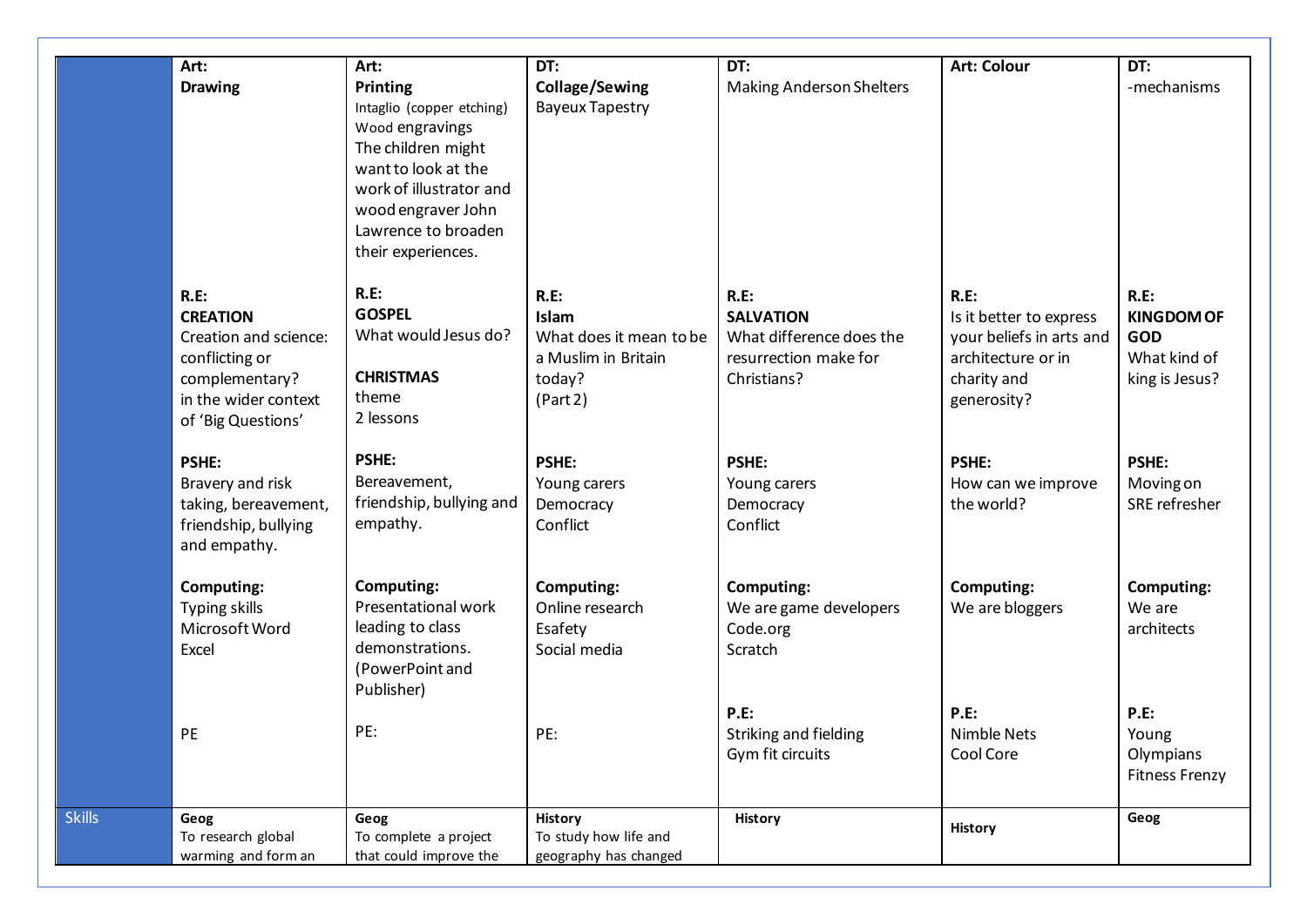| opinion based on your<br>research.                                                                                                                                                                                                                                                                                                                                                                                             | world on a global scale<br>that is relevant to global<br>warming.                                                                                                                | over the years using both<br>primary and secondary<br>sources.                                                                                                                                                                                                                                           | To study aspects of WW2 life<br>and achievements and their<br>influence on the whole world                                                                                                                                                                                                                                                                                                                                                                                                                                                                                                                                                                                                                                                                                                                                                                                                                                                                | To improve exam<br>technique.                                                                                                                                                                                                                                                                                                                                                                | To study the<br>theory of<br>evolution and<br>creation.                                                                                                                                                                                                                                                                |
|--------------------------------------------------------------------------------------------------------------------------------------------------------------------------------------------------------------------------------------------------------------------------------------------------------------------------------------------------------------------------------------------------------------------------------|----------------------------------------------------------------------------------------------------------------------------------------------------------------------------------|----------------------------------------------------------------------------------------------------------------------------------------------------------------------------------------------------------------------------------------------------------------------------------------------------------|-----------------------------------------------------------------------------------------------------------------------------------------------------------------------------------------------------------------------------------------------------------------------------------------------------------------------------------------------------------------------------------------------------------------------------------------------------------------------------------------------------------------------------------------------------------------------------------------------------------------------------------------------------------------------------------------------------------------------------------------------------------------------------------------------------------------------------------------------------------------------------------------------------------------------------------------------------------|----------------------------------------------------------------------------------------------------------------------------------------------------------------------------------------------------------------------------------------------------------------------------------------------------------------------------------------------------------------------------------------------|------------------------------------------------------------------------------------------------------------------------------------------------------------------------------------------------------------------------------------------------------------------------------------------------------------------------|
| Art<br>-Use first hand<br>observations using<br>different viewpoints,<br>developing more<br>abstract representations<br>-Work indoors and<br>outdoors<br>-Use a range of mediums<br>on a range of<br>backgrounds<br>-Show total qualities<br>using cross hatching,<br>pointillism, sidestrokes,<br>use of rubber to<br>draw/highlight<br>-Introduce perspective,<br>fore/back and middle<br>ground<br>-Investigate proportions | Art<br>-Create polystyrene<br>printing blocks to use<br>with roller and ink.<br>-Explore Intaglio (copper<br>etching) using thick<br>cardboard etched with<br>sharp pencil point | <b>DT</b><br>-Create tie dye pieces<br>combining two colours<br>-Create detailed designs<br>which can be developed<br>into batik pieces<br>-Investigate ways of<br>changing fabrics - sewing,<br>ironing, cutting, tearing,<br>creasing, knotting etc.<br>-Experiment with circular<br>embroidery frames | <b>DT</b><br>Understand how to use learning<br>from science and maths to help<br>design and make products that<br>work<br>Use the correct technical<br>vocabulary for the projects they<br>are undertaking<br>Know how to<br>reinforce/strengthen a 3D<br>framework<br>Select tools and equipment<br>suitable for the task<br>Explain their choice of tools and<br>equipment in relation to the<br>skills and techniques they will<br>be using<br>Select materials and<br>components suitable for the<br>task<br>Explain their choice of materials<br>and components according to<br>functional properties and<br>aesthetic qualities<br>Order the main stages of<br>making<br>Produce detailed lists of tools,<br>equipment and materials that<br>they need<br>Follow procedures for safety<br>Accurately measure to nearest<br>mm, mark out, cut and shape<br>materials and components<br>Accurately assemble, join and<br>combine materials/components | Art<br>-Build on previous work<br>with colour by exploring<br>intensity<br>-Introduce acrylic paint<br>-Develop watercolour<br>techniques<br>-Explore using limited<br>colour palettes<br>-Investigate working on<br>canvas experiment with<br>colour in creating an<br>effect<br>-Mark make with paint<br>(dashes, blocks of colour,<br>strokes, points)<br>- Develop fine brush<br>strokes | DT<br>Design and<br>create sculpture,<br>both small and<br>large scale<br>Use objects<br>around us to<br>form sculptures<br>Use wires to<br>create malleable<br>forms<br><b>Build upon wire</b><br>to create forms<br>which can then<br>be padded out<br>(e.g. with<br>newspaper) and<br>covered (e.g.<br>with Modroc) |